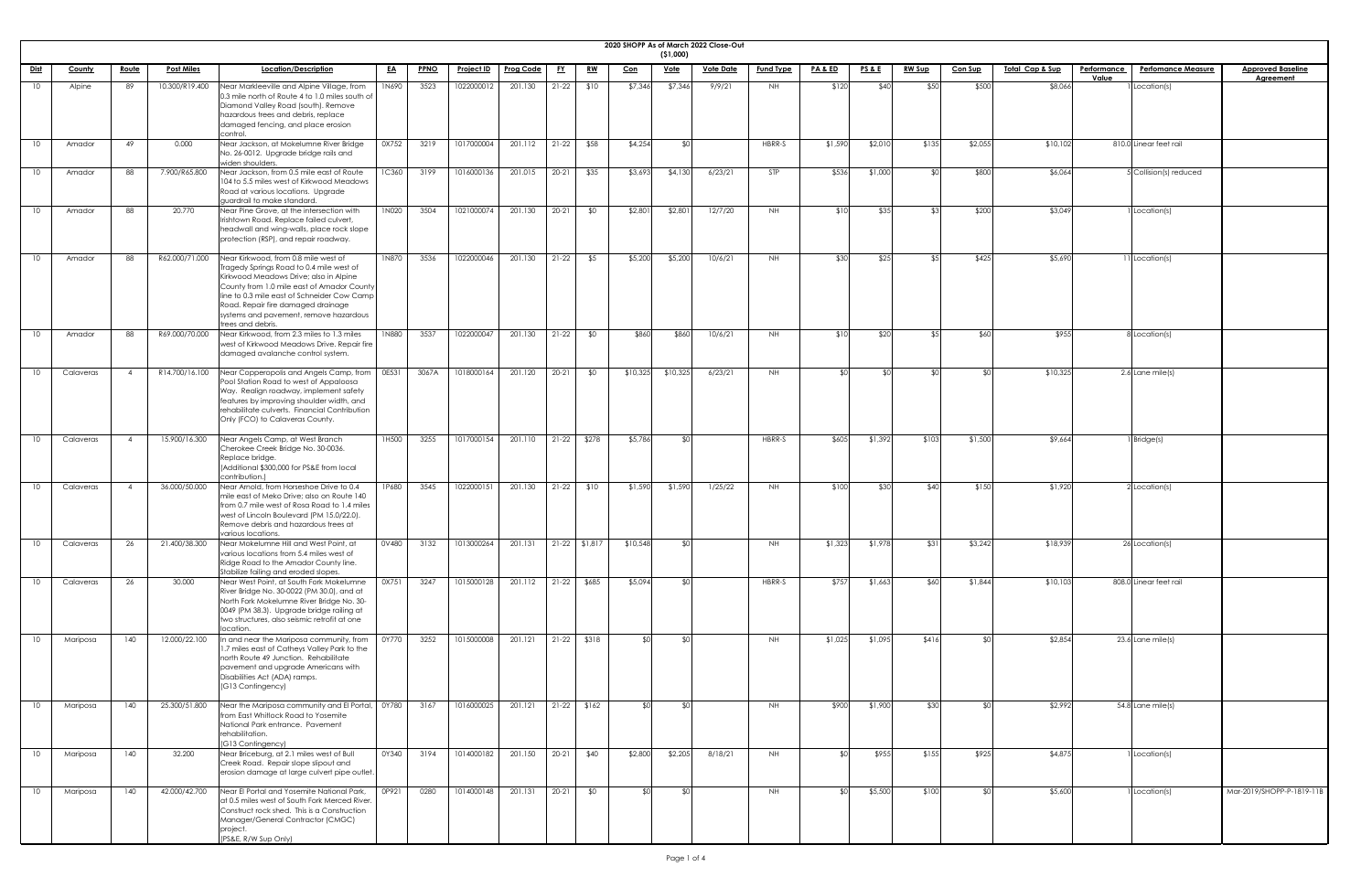|                 | 2020 SHOPP As of March 2022 Close-Out<br>( \$1,000) |                 |                   |                                                                                                                                                                                                                                                                                                      |              |             |                   |                     |           |                 |            |             |                  |                  |                    |                 |                |                |                             |                    |                                               |                           |
|-----------------|-----------------------------------------------------|-----------------|-------------------|------------------------------------------------------------------------------------------------------------------------------------------------------------------------------------------------------------------------------------------------------------------------------------------------------|--------------|-------------|-------------------|---------------------|-----------|-----------------|------------|-------------|------------------|------------------|--------------------|-----------------|----------------|----------------|-----------------------------|--------------------|-----------------------------------------------|---------------------------|
| <u>Dist</u>     | <b>County</b>                                       | <u>Route</u>    | <b>Post Miles</b> | Location/Description                                                                                                                                                                                                                                                                                 | <u>EA</u>    | <b>PPNO</b> | <b>Project ID</b> | <b>Prog Code</b>    | <u>FY</u> | <u>RW</u>       | <u>Con</u> | <u>Vote</u> | <u>Vote Date</u> | <b>Fund Type</b> | <b>PA &amp; ED</b> | <b>PS&amp;E</b> | <b>RW Sup</b>  | <b>Con Sup</b> | <u> Total Cap &amp; Sup</u> | <b>Performance</b> | <b>Perfomance Measure</b>                     | <b>Approved Baseline</b>  |
|                 |                                                     | 140             |                   |                                                                                                                                                                                                                                                                                                      | 0P923        | 0280B       |                   | 201.131             |           |                 |            | \$22,71     |                  |                  |                    |                 |                | \$8,000        |                             | Value              |                                               | <b>Agreement</b>          |
| 10 <sup>°</sup> | Mariposa                                            |                 | 42.000/42.700     | Near El Portal and Yosemite National Park,<br>0.5 miles west of South Fork Merced River.<br>Early Work Package No. 1 for Ferguson Slide<br>Construction Manager/General Contractor<br>(CMGC) parent project EA 0P921. Remove<br>rock talus.                                                          |              |             | 1020000099        |                     | $20 - 21$ | \$0             | \$27,000   |             | 1/27/21          | NH               |                    |                 |                |                | \$35,000                    |                    | $0$ Location(s)                               |                           |
| 10              | Merced                                              | - 5             | 0.500/0.800       | Near Los Banos and Firebaugh, at the John<br>"Chuck" Erreca Safety Roadside Rest Area<br>(SRRA). Rehabilitate northbound and<br>southbound SRRA facilities.                                                                                                                                          | 1C790        | 3215        | 1016000046        | 201.250             | $20 - 21$ | \$5             | \$23,91    | \$25,602    | 5/12/21          | NH .             | \$925              | \$2,970         | \$10           | \$3,150        | \$30,973                    |                    | 2 Location(s)                                 | Mar-2019/SHOPP-P-1819-11B |
| 10 <sup>°</sup> | Merced                                              | 5 <sup>5</sup>  | 19.400            | Near Santa Nella and Los Banos, at various<br>locations. Apply polyester concrete overlay<br>to bridge decks.<br>(Bridge Deck Preservation)                                                                                                                                                          | 1N430        | 3529        | 1021000185        | 201.119             | $21-22$   | \$0             | \$1,982    | ¶∩\$        |                  | RMRA             | \$25               | \$200           | ⊄∩             | \$360          | \$2,567                     |                    | $6$ Bridge $(s)$                              |                           |
| 10              | Merced                                              | - 5             |                   | In Merced, San Joaquin, Mariposa and<br>Stanislaus Counties, on various routes at<br>various locations. Scour mitigation and<br>preventative structural maintenance<br>measures at thirteen bridges.                                                                                                 | <b>1C810</b> | 3102        | 1015000038        | 201.119             | $20 - 21$ | \$496           | \$3,200    | \$3,44]     | 3/24/21          | HBRR-S           | \$819              | \$950           | \$542          | \$1,200        | \$7,207                     |                    | 13 Bridge(s)                                  |                           |
| 10              | Merced                                              | 99              | R1.200            | Near Merced, at 2.2 miles south of<br>Plainsburg Road. Repair pavement<br>settlement by injecting polyurethane under<br>pavement.                                                                                                                                                                    | 1N710        | 3541        | 1022000014        | 201.130             | $21-22$   | \$0             | \$1,800    | \$1,800     | 11/23/21         | NH.              | \$10               | \$60            | $\sqrt{5}$     | \$150          | \$2,025                     |                    | 1 Location(s)                                 |                           |
| 10              | Merced                                              | 99              | 4.600             | Near the city of Merced, at 1.3 miles north of 1M470<br>Plainsburg Road. Repair fire damaged<br>pavement, culvert, and Traffic Management<br>System (TMS) element.                                                                                                                                   |              | 3486        | 1020000189        | 201.130             | $20 - 21$ | \$0             | \$370      | \$370       | 7/27/20          | <b>NH</b>        | <b>t 5</b>         | \$1.5           | $\mathfrak{g}$ | \$60           | \$450                       |                    | Location(s)                                   |                           |
| 10              | Merced                                              | 99              | 19.500/20.700     | n and near Atwater, at Atwater-Merced<br>Expressway Interchange. Landscape<br>mitigation for roadway rehabilitation project<br>EA 3A720.                                                                                                                                                             | 3A721        | 5431Y       | 1019000020        | 201.122             | $21-22$   | \$5             | \$1,514    | <b>RO</b>   |                  | NH.              | \$400              | \$690           | \$10           | \$1,100        | \$3,71                      |                    | 0.0 Lane mile(s)                              |                           |
| 10 <sup>°</sup> | Merced                                              | 140             | 2.300/49.000      | In and near the cities of Gustine and<br>Merced, from Outside Canal Bridge No. 39-<br>0055 to 1.3 miles west of Mariposa County<br>line, at various locations. Replace bridge<br>approach guardrail on two bridges and<br>removal of obstructions from clear recovery<br>zone at twelve locations.   | 0Y130        | 3074        | 1013000243        | 201.015             |           | $21-22$ \$1,416 | \$4,225    | SO          |                  | <b>STP</b>       | \$1,279            | \$769           | \$252          | \$1,172        | \$9,113                     |                    | 8 Collision(s) reduced                        |                           |
| 10              | Merced                                              | 152             | 11.300            | Near Los Banos, at Route 33 Interchange;<br>also on Route 5 (PM 6.3) at Route 165<br>Interchange. Improve the truck turn radius.                                                                                                                                                                     | OT680        | 3214        | 1017000005        | 201.310             | $21-22$   | \$274           | \$2,216    | \$2,590     | 1/26/22          | NH .             | \$495              | \$850           | \$64           | \$630          | \$4,529                     |                    | 48.0 Daily vehicle hour(s) of<br>delay (DVHD) |                           |
| 10              | Merced                                              | 152             | 21.000            | In Los Banos, at the intersection with South<br>I 1th Street. Improve safety by installing new<br>traffic signal.                                                                                                                                                                                    | <b>1J300</b> | 3417        | 1018000101        | 201.010             | $20-21$   | \$300           | \$1,527    | \$1,394     | 11/3/20          | STP              | \$480              | \$1,045         | \$93           | \$596          | \$4,04]                     |                    | 10 Collision(s) reduced                       |                           |
| 10              | Merced                                              | 152             | 26.300/R40.700    | Near Los Banos, from 0.4 mile east of<br>Midway Road to 0.2 mile west of Route 59.<br>Upgrade guardrail to make standard.                                                                                                                                                                            | 1C370        | 3740        | 1017000043        | 201.015             | $20 - 21$ | \$13            | \$2,598    | \$2,767     | 12/2/20          | STP              | \$650              | \$939           | \$12           | \$745          | \$4,957                     |                    | 4 Collision(s) reduced                        |                           |
| 10 <sup>°</sup> | San Joaquin                                         | $\overline{4}$  | R17.300           | In Stockton, at Aurora Street Undercrossing.<br>Repair highway facilities.                                                                                                                                                                                                                           | 1M610        | 3491        | 1021000015        | 201.130             | $20-21$   | \$0             | \$600      | \$600       | 8/24/20          | <b>NH</b>        | \$10               | \$20            | $\mathcal{L}$  | \$120          | \$750                       |                    | 1 Location(s)                                 |                           |
| 10 <sup>°</sup> | San Joaquin                                         | - 5             | R13.000           | Near Lathrop, at Paradise Cut Bridge No. 29-11N570<br>0032R; also on Route 205 at the eastbound<br>Route 205 to northbound 5 Connector<br>Bridge No. 29-0032G. Replace approach<br>slabs, apply polyester concrete overlay to<br>bridge decks and replace joint seals.<br>(Bridge Deck Preservation) |              | 3528        | 1021000212        | 201.119             | $21-22$   | \$0             | \$2,813    | _\$∩l       |                  | RMRA             | \$60               | \$200           | $\sqrt{2}$     | \$550          | \$3,623                     |                    | $2$ Bridge(s)                                 |                           |
| 10              | San Joaquin                                         |                 | R21.400/27.900    | In and near Stockton, on Route 5 at various<br>locations; also on Route 4 (PM 14.6/26.0)<br>and Route 99 (PM 15.8/18.5) at various<br>locations. Install Transportation<br>Management System (TMS) elements.<br>(G13 Contingency)                                                                    | 1F400        | 3250        | 1016000053        | 201.315 21-22 \$335 |           |                 |            |             |                  | <b>NH</b>        | \$820              | \$2,550         | \$380          |                | \$4,085                     |                    | 28 Field element(s)                           |                           |
| 10              | San Joaquin                                         | $5\overline{)}$ | 26.100/26.500     | In Stockton, at the Stockton Channel<br>Viaduct Bridge No. 29-0176L/R. Bridge<br>rehabilitation to address structural and load<br>carrying capacity deficiencies. This is a<br>Design-Build project. (PA&ED and PS&E Only)                                                                           | 0X460        | 3133        | 1012000259        | 201.110             | $20-21$   | \$0             |            | -SOI        |                  | HBRR-S           | \$4,169            | \$18,802        | ו∩⊅            |                | \$22,971                    |                    | $0$ Bridge $(s)$                              |                           |
| 10              | San Joaquin                                         | 5 <sup>5</sup>  | 45.900            | Near Thorton, at Beaver Slough Bridge No 29- 1N200<br>0247R. Repair bridge joints, unsound<br>concrete, and place polyester concrete<br>overlay.                                                                                                                                                     |              | 3508        | 1021000104        | 201.130             | $20-21$   | \$0             | \$1,000    | \$1,000     | 2/4/21           | NH .             | \$15               | \$50            |                | \$435          | \$1,500                     |                    | 1 Location(s)                                 |                           |

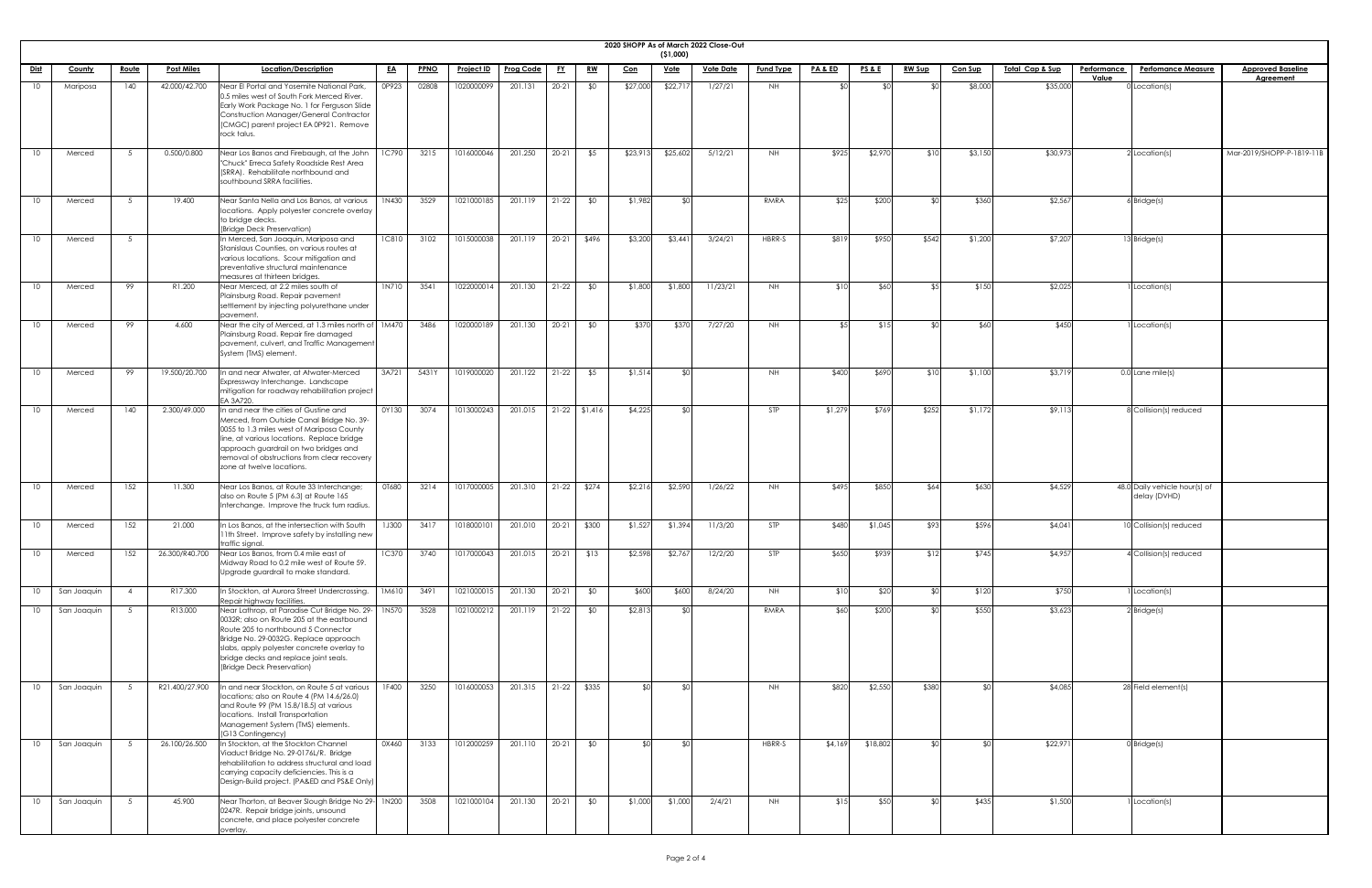| <b>2020 SHOPP</b> |  |
|-------------------|--|

|                 | 2020 SHOPP As of March 2022 Close-Out<br>(51,000) |              |                   |                                                                                                                                                                                                                                                                                                                                                                            |              |             |                   |                  |           |                 |            |             |                  |                  |                    |                 |               |                |                            |                    |                                                  |                           |
|-----------------|---------------------------------------------------|--------------|-------------------|----------------------------------------------------------------------------------------------------------------------------------------------------------------------------------------------------------------------------------------------------------------------------------------------------------------------------------------------------------------------------|--------------|-------------|-------------------|------------------|-----------|-----------------|------------|-------------|------------------|------------------|--------------------|-----------------|---------------|----------------|----------------------------|--------------------|--------------------------------------------------|---------------------------|
| <u>Dist</u>     | <b>County</b>                                     | <u>Route</u> | <b>Post Miles</b> | Location/Description                                                                                                                                                                                                                                                                                                                                                       | <u>EA</u>    | <b>PPNO</b> | <b>Project ID</b> | <b>Prog Code</b> | <u>FY</u> | <u>RW</u>       |            | <u>Vote</u> | <u>Vote Date</u> | <b>Fund Type</b> | <u>PA &amp; ED</u> | <b>PS&amp;E</b> | <b>RW Sup</b> | <b>Con Sup</b> | <u>Total Cap &amp; Sup</u> | <u>Performance</u> | <b>Perfomance Measure</b>                        | <b>Approved Baseline</b>  |
|                 |                                                   |              |                   |                                                                                                                                                                                                                                                                                                                                                                            |              |             |                   |                  |           |                 | <u>Con</u> |             |                  |                  |                    |                 |               |                |                            | Value              |                                                  | <b>Agreement</b>          |
| 10              | San Joaquin                                       | 12           | R4.400            | Near Terminous, at Little Potato Slough<br>Bridge No. 29-0101. Replace joint seals and<br>bearing pads using temporary pile supports.                                                                                                                                                                                                                                      | 1F760        | 3273        | 1017000024        | 201.119          | $20 - 21$ | \$300           | \$3,700    | \$3,11      | 8/18/21          | HBRR-S           | \$553              | \$1,005         | \$21          | \$1,280        | \$6,840                    |                    | 1 Bridge(s)                                      |                           |
|                 | San Joaquin                                       | 12           | 17.400/18.100     | n Lodi, from Stockton Street to Route 99.<br>Upgrade pedestrian facilities to make<br>compliant with the Americans with                                                                                                                                                                                                                                                    | 1G510        | 3254        | 1017000016        | 201.361          |           | $21-22$ \$479   | \$2,793    | \$2,846     | 3/16/22          | NH .             | \$286              | \$770           | \$915         | \$637          | \$5,880                    |                    | 10 Curb ramp(s)                                  |                           |
| 10 <sup>°</sup> | San Joaquin                                       | 26           | 1.110             | Disabilities Act (ADA) standards<br>Near Stockton, at Route 26/99 Separation<br>No. 29-0142 (PM 1.11). Establish standard<br>vertical clearance                                                                                                                                                                                                                            | 1F170        | 3169        | 1016000032        | 201.322          | $20 - 21$ | \$7             | \$11,536   | \$8,353     | 6/23/21          | RMRA             | \$598              | \$1,827         | \$13          | \$3,221        | \$17,202                   |                    | $1$ <i>Bridge(s)</i>                             |                           |
| 10              | San Joaquin                                       | 88           | 13.700/14.000     | Near Lockeford, from 0.1 mile north of East<br>Jack Tone Road to 0.1 mile south of north<br>Tully Road intersection; also near Kirkwood,<br>in Alpine County (PM 0.2/2.5). Replace<br>culverts.                                                                                                                                                                            | 0S740        | 3141        | 1013000260        | 201.151          |           | 20-21 \$1,306   | \$4,090    | \$3,782     | 6/23/21          | NH               | \$795              | \$900           | \$290         | \$875          | \$8,256                    |                    | 39 Culvert(s) (ea)                               |                           |
| 10              | San Joaquin                                       | 99           | 4.600/5.300       | In Manteca, from south of Austin Road to<br>south of Route 99/120 Separation.<br>Operational improvements by lengthening<br>and reconstructing overcrossing and<br>railroad overhead, eliminate one<br>interchange, and upgrade safety barriers.<br>Financial Contribution Only (FCO) to San<br>Joaquin Council of Governments (SJCOG)<br>for construction implementation. | 1E74U        | 3126A       | 1018000159        | 201.310          | $21-22$   | \$0             | \$28,736   | ീ∩          |                  | <b>NH</b>        | \$263              | \$20            | ¢Λ            | ¢Λ             | \$29,019                   |                    | 2,385.0 Daily vehicle hour(s) of<br>delay (DVHD) |                           |
| 10              | San Joaquin                                       | 99           | 14.400/29.400     | n and near Stockton and Lodi, at various<br>locations from 0.3 mile south of Arch Road<br>Undercrossing to South Lodi Overcrossing.<br>Pave areas behind the gore and slopes to<br>reduce maintenance and improve highway<br>worker safety.                                                                                                                                | 1C760        | 3237        | 1017000015        | 201.235          | $20-21$   | \$23            | \$1,922    | \$2,296     | 1/27/21          | NH               | \$495              | \$1,130         | \$15          | \$790          | \$4,375                    |                    | 26 Location(s)                                   |                           |
| 10              | San Joaquin                                       | 99           | 19.700/33.600     | n and near Stockton and Lodi, at various<br>locations from Eastside Underpass to<br>Acampo Road; also on Route 4 at the Route<br>4/5 Separation (PM R16.10) and on Route<br>120 in Lathrop at Mossdale Underpass (PM<br>R0.5). Upgrade drainage pump plants.                                                                                                               | 1E610        | 3229        | 1017000022        | 201.151          |           | $21-22$ \$260   | \$5,169    | ያ የህ        |                  | NH               | \$439              | \$1,530         | \$59          | \$1,289        | \$8,746                    |                    | 5 Pump plant(s) (ea)                             |                           |
| 10              | San Joaquin                                       | 99           | 20.100            | Near Stockton, at 0.2 mile south of Route 88.   1N460<br>Repair fire-damaged bridge.                                                                                                                                                                                                                                                                                       |              | 3518        | 1021000191        | 201.130          | $20 - 21$ | \$5             | \$1,195    | \$1,195     | 6/29/21          | <b>NH</b>        | \$15               | \$80            | \$5           | \$550          | \$1,850                    |                    | I Location(s)                                    |                           |
| 10              | San Joaquin                                       | 99           |                   | In San Joaquin County, on Route 99 and<br>Route 205, Merced County on Route 99, and<br>also in Tuolumne County on Route 120 at<br>various locations. Apply High Friction Surface<br>Treatment (HFST).                                                                                                                                                                      | 1K960        | 3480        | 1019000163        | 201.010          | $21-22$   | \$0             | \$2,740    | \$2,104     | 12/15/21         | STP              | \$280              | \$550           | ו∩≯           | \$490          | \$4,060                    |                    | 121 Collision(s) reduced                         |                           |
| 10              | San Joaquin                                       | 120          | R0.600/R6.100     | In and near Manteca and Lathrop, from<br>Route 5 to Route 99; also on Route 5 at PM<br>R13.34 and on Route 99 at PM 4.56. Install<br>fiber optic cable as part of the<br>Transportation Management System (TMS).                                                                                                                                                           | <b>1C960</b> | 3230        | 1017000021        | 201.315          |           | 20-21   \$97    | \$4,500    | \$5,086     | 8/18/21          | NH               | \$373              | \$1,221         | \$51          | \$1,375        | \$7,571                    |                    | 8.9 Mile(s) of cable                             |                           |
| 10              | San Joaquin                                       | 120          |                   | In San Joaquin, Amador, Calaveras,<br>Merced, Mariposa, Stanislaus, and Tuolumne<br>Counties, on Routes 4, 5, 26, 33, 49, 59, 99,<br>104, 108, 120, 132, 140, 152 and 205 at<br>various locations. Repair or replace<br>damaged and nonfunctioning Traffic<br>Management System (TMS) elements.                                                                            | 1G990        | 3226        | 1017000074        | 201.315          | $20-21$   | \$33            | \$3,100    | \$3,006     | 3/24/21          | NH               | \$632              | \$1,191         | \$107         | \$1,243        | \$6,306                    |                    | 20 Field element(s)                              |                           |
|                 | San Joaquin                                       | 205          | R4.500/R9.000     | In Tracy, from Byron Road Undercrossing to<br>Paradise Road Overcrossing. Install ramp<br>meters and other Transportation<br>Management System (TMS) elements.                                                                                                                                                                                                             | 1C330        | 3146        | 1014000146        | 201.315          |           | $21-22$ \$1,923 | \$20,100   | \$19,983    | 10/13/21         | NH               | \$1,057            | \$3,500         | \$979         | \$5,600        | \$33,159                   |                    | 21 Field element(s)                              | Dec-2018/SHOPP-P-1819-09B |
| 10              | Stanislaus                                        | 99           |                   | R10.000/R16.800  In and near Ceres and Modesto, at various<br>locations from Mitchell Road to Kansas<br>Avenue; also in Merced County, on Route 59<br>near the city of Merced, at Childs Avenue<br>(PM 14.0). Upgrade drainage pump plants.                                                                                                                                | 1E620        | 3251        | 1016000017        | 201.151          |           | $20-21$ \$13    | \$6,440    | \$6,960     | 6/23/21          | <b>NH</b>        | \$278              | \$1,142         | \$93          | \$1,991        | \$9,957                    |                    | 6 Pump plant(s) (ea)                             |                           |
| 10              | Stanislaus                                        | 132          | 27.100/28.100     | In Waterford, from west of Reinway Avenue<br>to east of E Street. Upgrade pedestrian<br>facilities to make compliant with the<br>Americans with Disabilities Act (ADA)<br>standards.                                                                                                                                                                                       | 1G420        | 3241        | 1017000013        | 201.361          | $21-22$   | \$84            | \$3,464    | ו∩≯         |                  | NH               | \$683              | \$1,337         | \$723         | \$718          | \$7,009                    |                    | $\boxed{29}$ Curb ramp(s)                        |                           |
| 10              | Tuolumne                                          | 108          | R18.900/38.800    | Near Long Barn, from 0.1 mile west of East<br>Long Barn Road Connection to 2.3 miles<br>east of Cow Creek Road. Pavement<br>rehabilitation.                                                                                                                                                                                                                                | 46210        | 0157        | 1013000266        | 201.121          | $20-21$   | \$8             | \$16,406   | \$15,433    | 5/12/21          | NH               | \$687              | \$1,152         | <b>\$81</b>   | \$2,092        | \$20,353                   |                    | $41.8$ Lane mile(s)                              |                           |

| <mark>eline</mark><br>It |
|--------------------------|
|                          |
|                          |
|                          |
|                          |
|                          |
|                          |
|                          |
|                          |
|                          |
|                          |
|                          |
|                          |
|                          |
|                          |
|                          |
|                          |
|                          |
|                          |
|                          |
|                          |
|                          |
|                          |
|                          |
|                          |
|                          |
|                          |
|                          |
|                          |
|                          |
|                          |
|                          |
|                          |
|                          |
|                          |
|                          |
|                          |
|                          |
|                          |
|                          |
| $-1819 - 09B$            |
|                          |
|                          |
|                          |
|                          |
|                          |
|                          |
|                          |
|                          |
|                          |
|                          |
|                          |
|                          |
|                          |